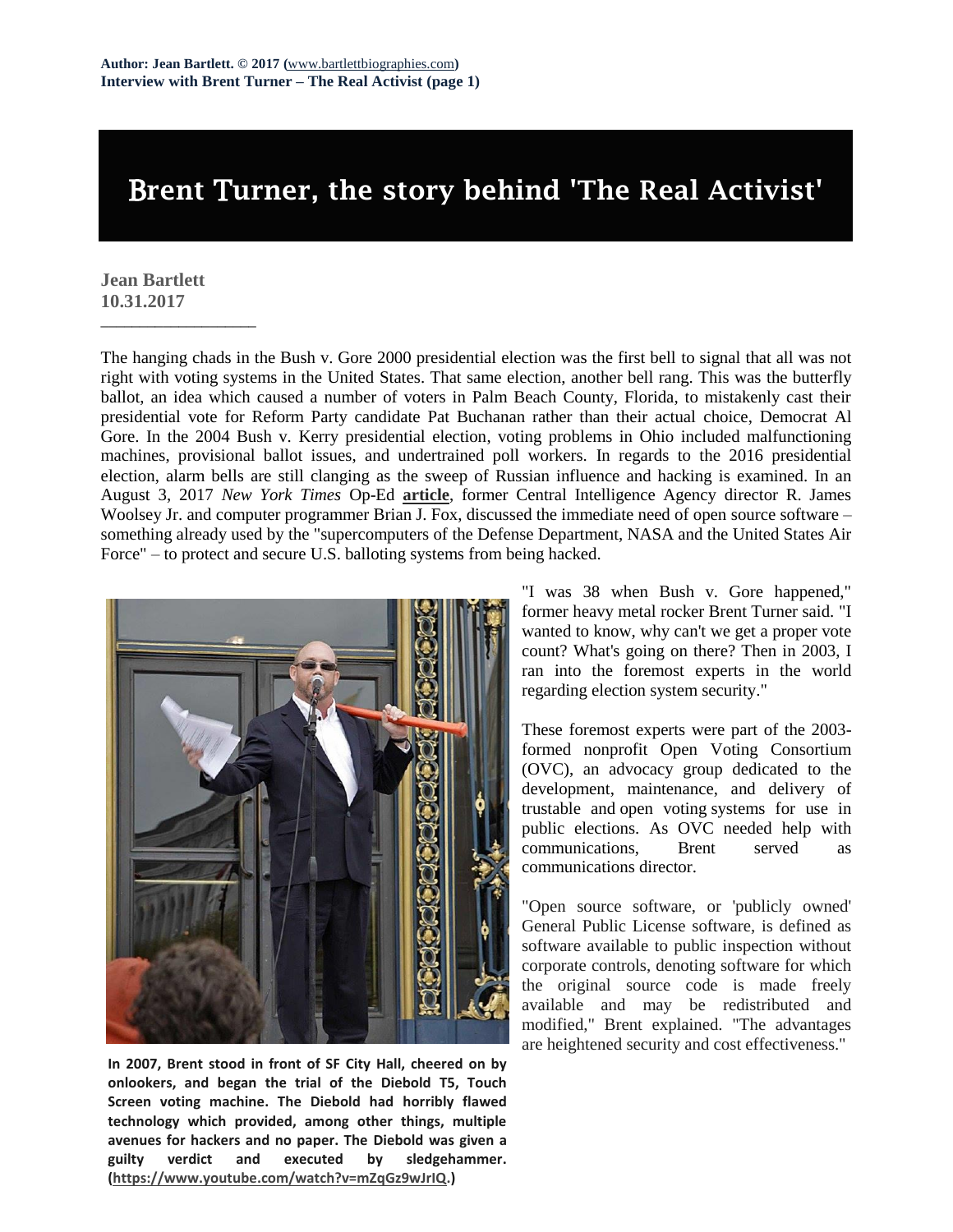"When I started helping this group of election system technologists," Brent laughed, "that is when my life became more surreal. This is because of this issue of election system security and just learning how basically corrupt it is at the top when it comes to voting system technology and why we are using voting systems in the United States that are insecure. Why are we using these? Because companies like Microsoft and those who bob in their wake, as my friend Jim Woolsey says, are blocking the replacement systems because the replacement systems are more secure and less expensive. They don't want the better systems putting a spotlight on the open source software that makes the software they are selling look second rate."

"In the space of election systems, you want an environment where if there is a bug, you can see it. And with a Microsoft or a vendor-controlled system, if there is a bug in there, it lives there without detection and that can corrupt the election process – so we can't have that obviously. The fact that there are better systems available, sitting there not being used because of a business interest or a corporation that may be donating to the politicians controlling the decision-making process, this is the number one civil rights issue of our time."

Since those beginning days of open source involvement, Brent became president of Open Voting Foundation and has become the secretary of NAVO and CAVO – the National Association of Voting Officials and the California Association of Voting Officials. CAVO recognizes "the work by predecessor Open Voting Consortium, and continues to work toward creating funding and resources for the certification and implementation of affordable and secure voting systems that are reliable, trustworthy, more easily auditable, and more convenient to use by voters of all abilities." Brent is also credited with moving San Francisco toward their open source election system project.

Brent tells this interviewer, in answer to a question, that as he has walked this open source journey, "Some pretty unpleasant people have crossed my path, to put it mildly."

"The small circle of do-gooders that we have, are not fear-based," Brent noted. "And now that we are so public, that actually provides a little bit of benefit. If ever there was a potentially vulnerable moment it would have been before we were really recognized publically, because then if we would have been, ah 'eliminated' for lack of a better term," the NAVO/CAVO secretary laughed, "maybe no one would care or know why. Now it is all out in the open."

Brent was given his moniker "The Real Activist" by Debra Bowen. Bowen served as Secretary of State (California) from January 8, 2007 through January 4, 2015. She was succeeded by Alex Padilla and preceded by Bruce McPherson.

"When she named me that, I didn't know what it meant because I didn't know there were fake activists. Come to find out that there are activists that are working the system for fundraising purposes and to generate monies through their 501c3s that aren't really as legitimate as they may purport to be. Once I gained more experience as a full-time activist, it dawned on me what she was saying. There are groups of people, specifically in the election reform community, that are faux activists, professing to be righteous, stand-upfor-the-people types. In actuality, they are playing a game called 'place holding.' This means they are filling the space where an unsuspecting citizen would naturally turn to them for information or relief regarding the subject. But when walking through that door, that citizen would be captured and misdirected and sometimes scammed for their money. Law enforcement friends of mine tell me this is not unique to the election reform arena. It happens with big oil, it happens with homelessness, and it happens with all these real emotional issues where people would naturally  $-$  if they thought they were in the company of do-gooders  $-$  give them their money." (The real activist notes he does not take a nickel off of anything to do with activism.)

On May 25, 2018, the documentary film "The Real Activist," starring Brent Turner and former CIA director R. James Woolsey, with narration by actor, singer, author and political activist Peter Coyote, is scheduled for release. The film is written by Dayla Soul and Brent Turner and directed by Dayla Soul. A member of the Northern California surfing community, Soul's 2016 debut documentary film *It Ain't Pretty* is a multi-award winning documentary, "about the women who surf big waves at San Francisco's Ocean Beach," and "what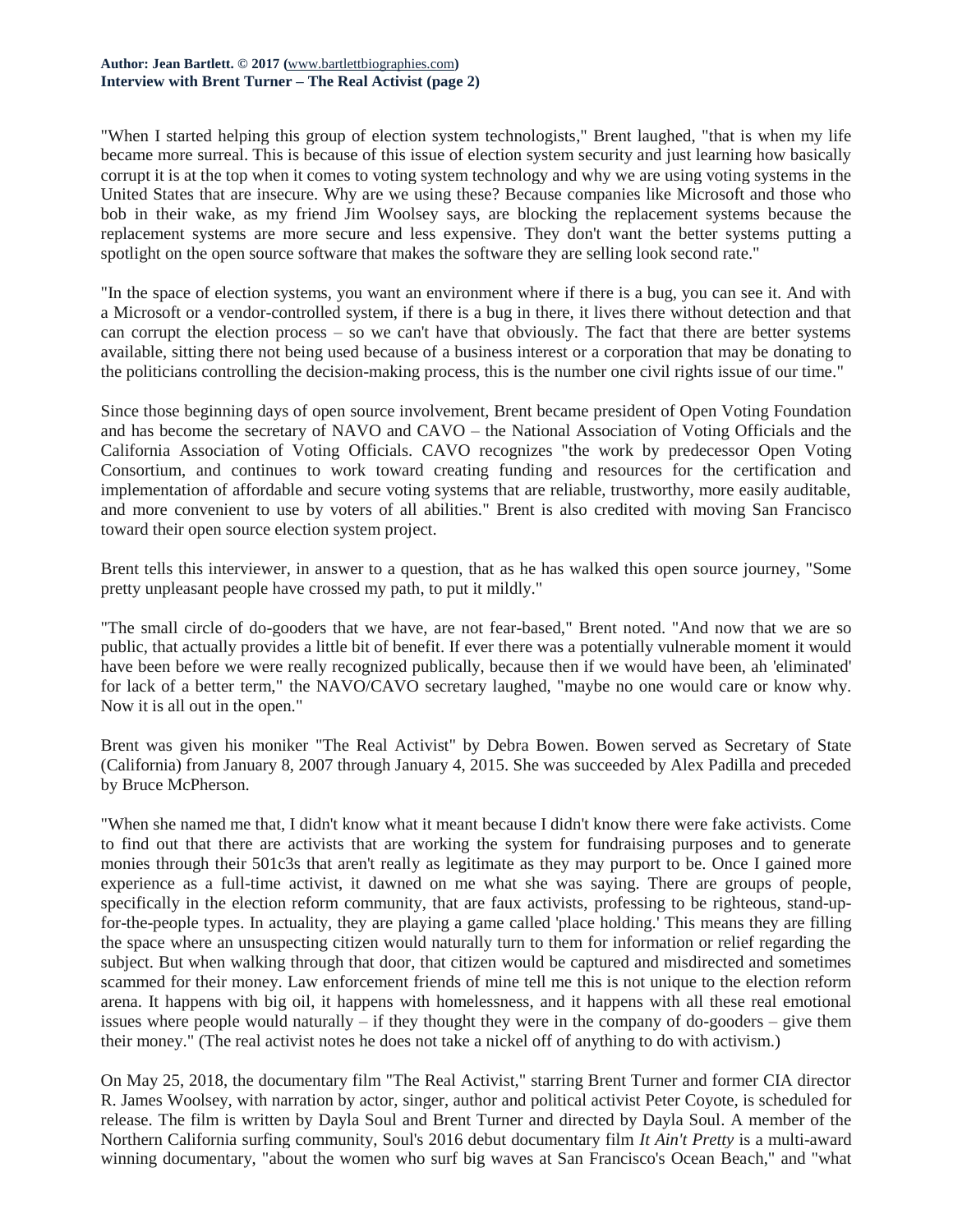women dream for themselves" and then do. "The Real Activist" is described as: "a documentary tracking the efforts of an election reform activist from Northern California." A historic piece, "it exposes the realities of a David vs. Goliath battle to secure the United States election systems."

"I think if we are going to get other major issues addressed in this country, we have to have proper leadership to address them. And if we are not able to elect proper leaders, then the other issues all suffer. That is why I think this is the number one – above healthcare, above homelessness, above the environment, above civil rights, because we have to get democracy secured and then move forward with proper leadership to attack these other issues which are all ranking and absolutely necessary."

"The Real Activist" turns down roads of intrigue and espionage as it follows Brent's path to securing the election system – and the reality of it all is gripping. But where exactly did Brent's path begin? Who is this guy?

**Brent Turner, left, with former Central Intelligence Agency director R. James Woolsey Jr. filming "The Real Activist."**



Born in Redwood City and a "proud graduate" of Roy Cloud Elementary School, Brent is the son of the late Morley and Janet Turner. His father primarily was a bankruptcy expert and worked in real estate. Their son noted while his parents both participated in the culture, they were also very counterculture and anti-Vietnam War.

"I was raised in a household where there was a lot of politics. My father and my uncle were working with defendants regarding civil rights. These were folks that had been involved in the Black Panther Movement and Native Americans who had taken a stand at Wounded Knee." (In 1973, following the murder of an Oglala Lakota man, members of the American Indian Movement protested at the South Dakota town of Wounded Knee. The 71-day siege demanded that the U.S. government make good on treaties from the 19th and early 20th centuries.)

John Thorne (1921–2002), Brent's uncle by agreement not blood, was a San Jose-based attorney and activist who specialized in civil rights and constitutional law.

"My uncle was a Democratic Party boss as well as a Black Panther murder trial defense attorney. So often the people he represented were around my house – Angela Davis, Huey Newton, the Soledad Brothers. While I didn't realize it at that time, all that talk settled in me." Brent also noted that legendary activist Tom Hayden credited John Thorne as his main mentor.

Brent said his high school education was a bit more sordid than his earlier school days. In his freshman year he went to four Bay Area high schools including Menlo College Preparatory and Drew College Preparatory. His family relocated to San Francisco when he was 14, then they moved to Bakersfield, California. "My last high school was West High in Bakersfield." At 14, he left home.

"I didn't run away from home," he laughed. "I drove illegally away from home. I needed to. My father wasn't happy with me. So he being who he was, I thought I'd mosey. But that's okay. My parents, both gone now, were good parents. My father left home, well his home left him, when he was 13. He came home from school one day and there was a note on the door that said, 'God will provide.' His family had moved away while he was at school. This was in Long Beach. So in that world, 14 was kind of old to be hanging around the house!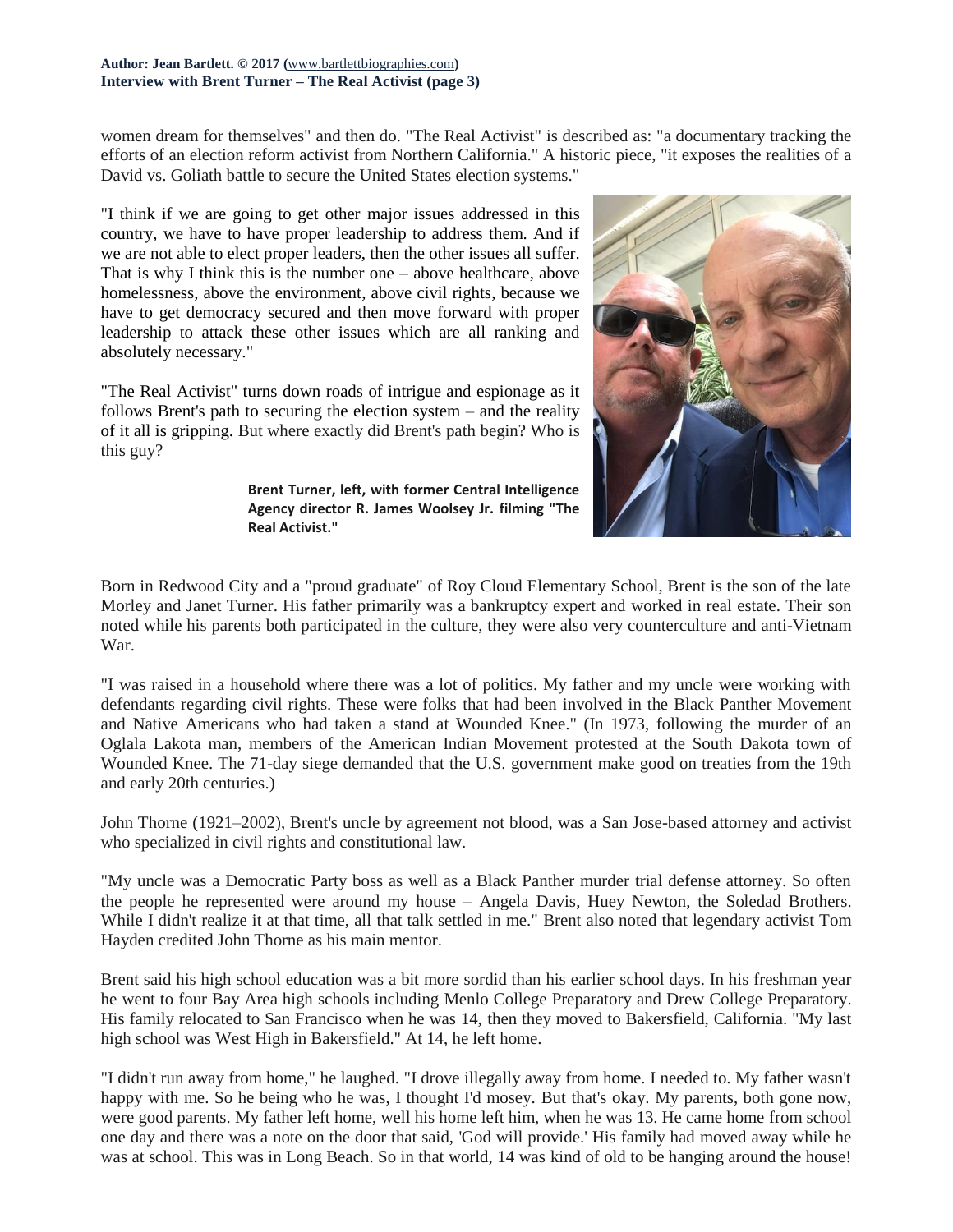As sometimes happens with boys, we were separated for those years that boys are trying to find themselves a little bit."

Brent had picked up acoustic guitar when he was quite young. At 14, he decided he was going to be a professional musician and got right to it. He played rhythm guitar, electric. "As I was a lyricist and a poet, I thought that would be a good way to get my message regarding politics out."

His dad had always told him, from the time he was little: "You know what you'll be good at kid, real estate and politics. Do that and you'll be fine!"

"Of course," Brent laughed, "by then he had taught me to disavow authority so I did not listen."

The 14-year-old guitarist moved in with a heavy metal band and lived in a meatpacking shed in Bakersfield. At 18, Brent headed to Lincoln Law School in the Bay Area.

"I was a rock 'n' roller but I wanted my law degree because I wanted to make sure that I understood the language of law. I didn't want to be at a deficit when it came to people speaking in a way that I didn't understand. My bright idea for after graduating law school was to open a nightclub."

At 22, the heavy metal, hard rock rhythm guitarist graduated from Lincoln Law School, and at 22, he opened his club in San Francisco.

"This was at 435 Broadway, the On Broadway Theater. I hung a banner that said, 'Rock,' on the sign outside that said, 'On Broadway.' Suddenly it became 'The Rock on Broadway.' It was above the Mubuhay Gardens, a famous punk club, and across from the more famous rock club called The Stone."

Did he have fun?

"It was almost too much fun! The Rock on Broadway was famous unto itself in that it was out of control because there were no rules necessarily. I opened it in 1984 and it went on for about a year. It seemed like a decade. We had three bands a night, six nights a week. I played there sometimes as well. Mainly I used it as a rehearsal space for the band. Then when that ended, I went to Hollywood and took my band with me. The band was Mad Reign. It was a good name and it fit in with our political slant on things. We went to Hollywood and I was there for about 10 years."



You can find Mad Reign online, **[www.madreign.com](http://www.madreign.com/)**. You can also catch a listen to one of their songs on **[YouTube](https://www.youtube.com/watch?v=UwW6hqqd_9U)**. The founding member of Mad Reign, Brent's stage name was Turmoil and he was written up in magazines such as *Hit Parader* and *Kerrang!* as: "a master of the darkened pen."

A Hollywood notable, Brent co-authored tunes with the likes of the late West Arkeen of Guns N' Roses fame. "Turmoil" was famous for smashing his Les Pauls, Melody Makers and Gibson SGs on stage.

"When I first moved to Hollywood, I lived in what was known as the Houdini Mansion. I moved in because that's where all my friends were. In retrospect, it turned out to be quite famous as a Hollywood epicenter."

The 2401 Laurel Canyon Blvd. Mansion was never owned by Houdini, but its longtime storied fame is real and it has seen a lineup of legends including: the Red Hot Chili Peppers, System of a Down, and Marilyn Manson.

Brent left Hollywood in 1995.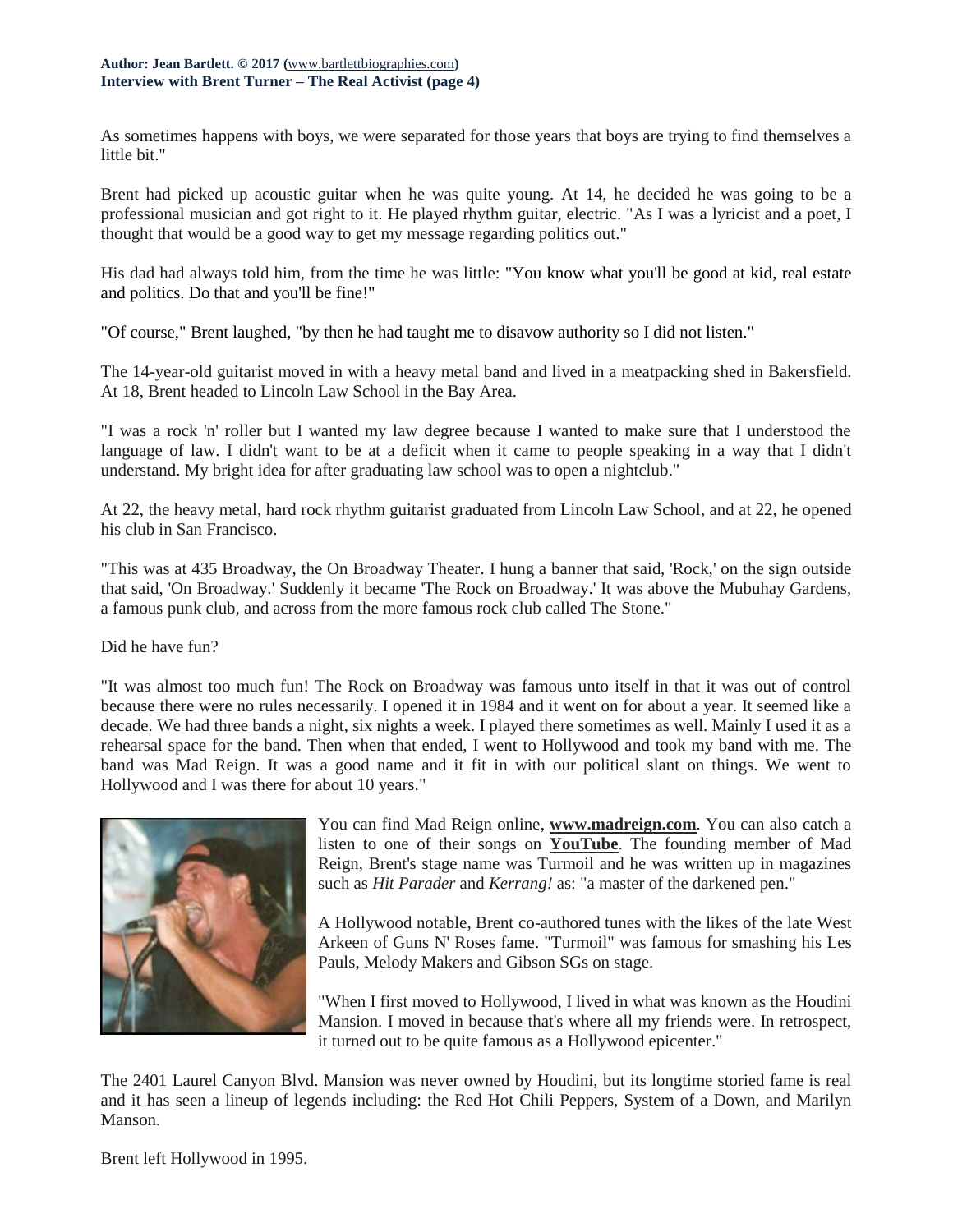"It was after the 1992 riots, after the 1994 Northridge earthquake, and after the passing, in a very small window of time, of my manager, singer, drummer, one guitar player and a few of our roadies."

That happened not long after the band, which had changed its name to Zip-Off Cast, had just completed a CD. The loss was devastating.

"We were notable in the scene for having this tragedy strike. At that point I was ready to leave Hollywood and I got the word from a local DJ at KLOS-FM that even though he enjoyed our work, he thought that the band had run its course. When he said that, even though I had been fighting against it it dawned on me, he was telling the truth."

Brent moved to San Diego to be a civilian. No more bands. He had his real estate license. He had gotten that at 18, the same year he started law school. In addition, in those wild 1980s, he had received a degree in international legal studies from Oxford, through the University of San Diego. "That was to fine tune my knowledge on civil rights." So essentially, while it was a new road in 1995, Brent had options.

Briefly and unplanned, he was pulled into a band. But after the murder of a "civilian" by one of his "roadies" at a band concert, he made the final break – "As they say, 'Art who?'" – and devoted himself completely to real estate. "Genetics," he laughed, noting that he had long since rekindled his relationship with his father who had come around the moment his son headed off to law school.

"I started off with some real estate companies in San Diego and they didn't treat me well until I figured out what was really going on behind the curtain with brokers and companies. Once I got through all those trials and tribulations, I ended up starting my own company in 2001 and built it up to about 30 agents."

Brent continues to run Turner Real Estate in San Diego (Carlsbad) and now also in Northern California. He advocates and practices "green" real estate. The U.S. Environmental Protection Agency notes that: "Green, or sustainable, building is the practice of creating and using healthier and more resource-efficient models of construction, renovation, operation, maintenance and demolition." Green real estate carefully considers "social and environmental impacts of development." Brent is a member of the U.S. Green Building Council, is a certified eco-broker, and a member of Build it Green.

"I am a socially conscious realtor, which means standing up for tenant rights and acknowledging the underdog. There is a housing crisis in the Bay Area and people think poorly of realtors here and understandably, because there are realtors here who bully folks like nurses and teachers and wave the flag at them. It's preposterous."

Fifteen years ago, Brent moved back to the Bay Area and bought a home.

"I felt very lucky to be able to afford it. Really, it was almost a miracle, to start all over at that late age from zero and then find success in real estate – it's almost surreal."

Does he still play guitar? Does he even have a guitar given his guitar-smashing days?

"I play a Les Paul. It is my axe of choice. But the ones that I played back then are unfortunately no longer living because I smashed them as part of the show. But I didn't really think that one out because some of my heroes had smashed guitars, but I came to find out, they had other guitars to play! I didn't. So that put me in the position of having to borrow guitars and once I had the reputation of being a person that smashed guitars, other musicians weren't quick to loan me theirs." The musician burst out laughing just thinking of it. "I would tell them, 'I can differentiate between my guitar and your guitar and I won't smash yours!' But sometimes they just wouldn't go for it."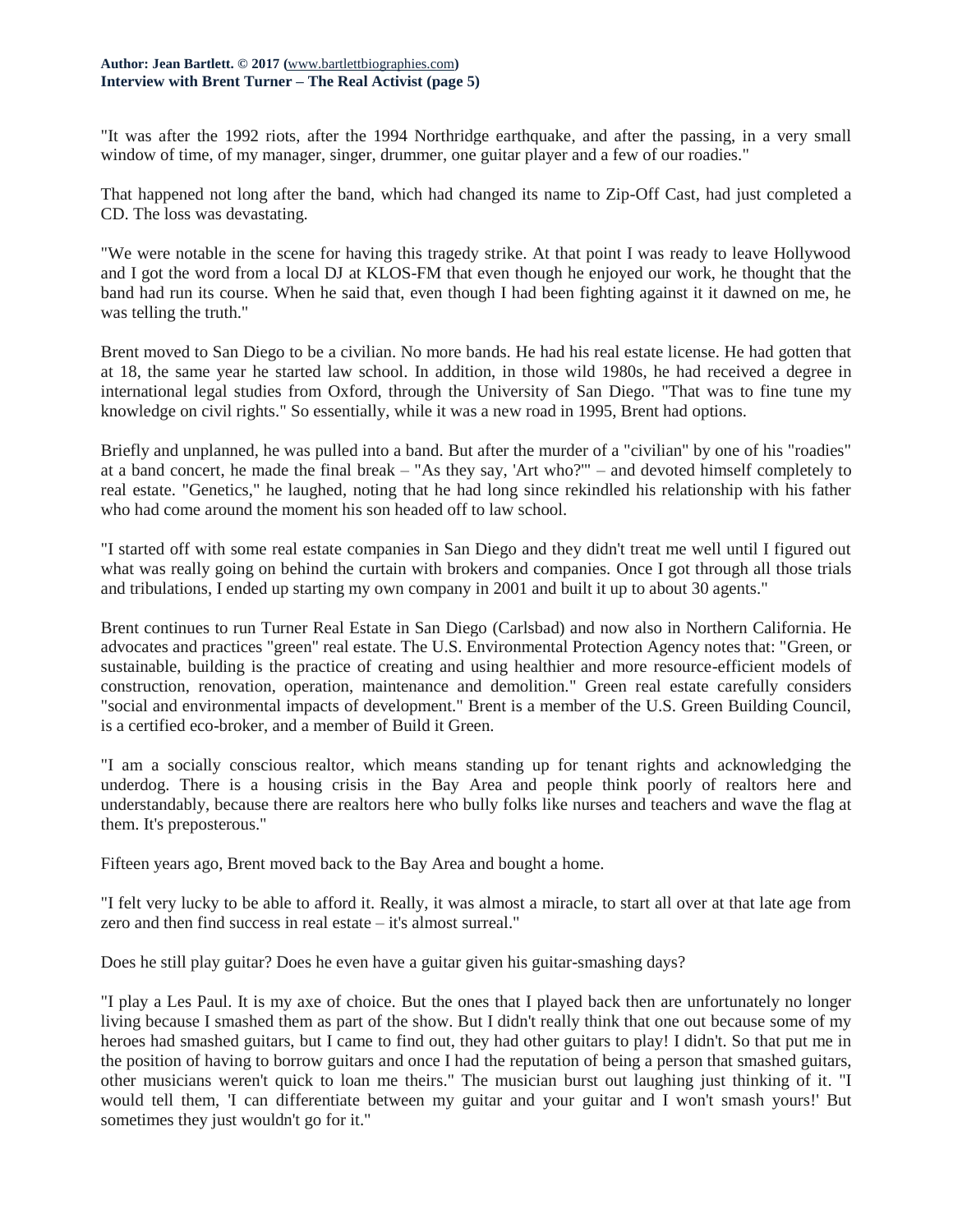He only plays publically on his birthday.

"I tend to throw a show from a band I put together called Bob Villain. Bob Villain plays angry Bob Dylan songs – maybe they are all angry. Sometimes we mix it with a little John Lennon. Last time the band was Bob Villain and the Lennonistas and the heavy metal crowd that I attract wondered, 'What is he doing?' I subject them to learning about Bob Dylan. I love it. What's funny is there is a little anxiety thrown into the crowd because that is what I do when I play live. I like the crowd to have anxiety, to think. I spoof them a little bit. It is funny to see it all repeat again. It's sort of the same vibe that used to happen when we used to play as a live performing band except we're in a smaller setting."

"When did I activate as an activist? I was born this way. I'm sort of a project. As my mother used to say, when people would complain about me. 'Oh, no that's intentional. That's how we want him.'"

While election reform is Brent's number one issue to devote as much time to as he possibly can, he is additionally an activist for children's health and education, civil rights, environmental issues and working to change homelessness. In regards to the latter he has volunteered locally with Project Homeless Connect and Shelter Network.

"Everything we do is for the sake of children, because we won't be around to do anything and that leads us to the environment. And the environmental stuff I have been particularly involved with has been anti-nuclear, and then within the ranks of real estate – that green building kind of a thing. If you are going to build, don't build the old way. Build the way with the least impact.

"I do whatever I can, though as far as activism, nothing to the extent of the Open Source Voting movement. This is a nonpartisan issue. It affects us all. Every citizen in this country, which includes every politician, should be interested in having a fair election."

His doing "whatever he can," is a long list but it includes: presiding over the demonstration of an open source voting system at San Francisco's LinuxWorld software conference in 2008; talking, a lot, to 2016 Presidential candidates, both sides of the aisle, regarding insecure voting systems; and in January of 2017, speaking to the San Francisco Election Commission regarding civil unrest caused by insecure voting systems.



**Brent's "open source" activism has found many well-known names on the same page, including the late social activist and politician Tom Hayden.**